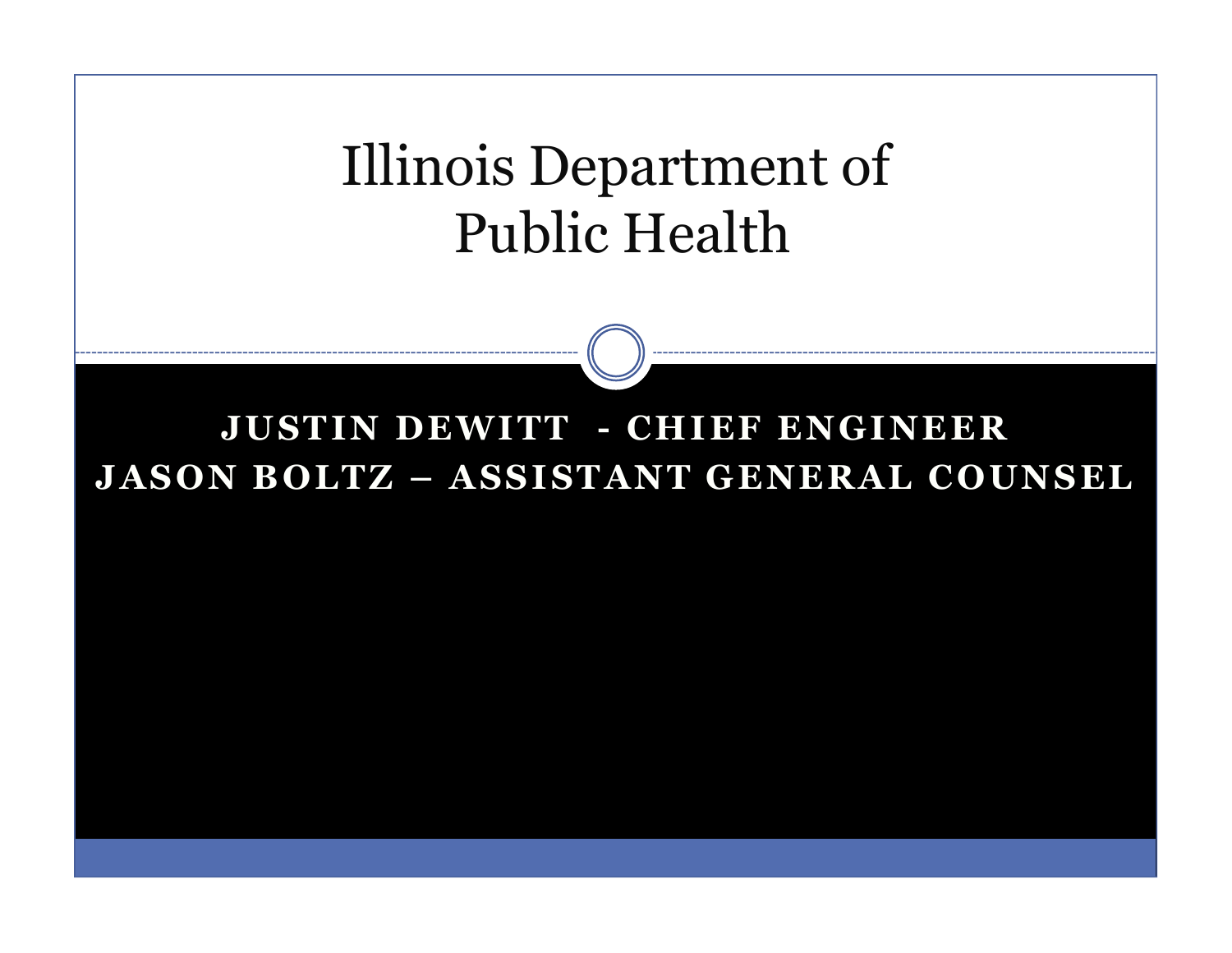## Amendment of the Illinois Plumbing Code

- 77 IL Admin Code 890 amended April 24, 2014
	- Supersedes all previous versions of the Code or local  $\bullet$ ordinances
	- $\bullet$  Establishes the latest set of standards for plumbing in Illinois
	- Adoption of the new Code in accordance with IL Administrative Procedures Act and JCAR.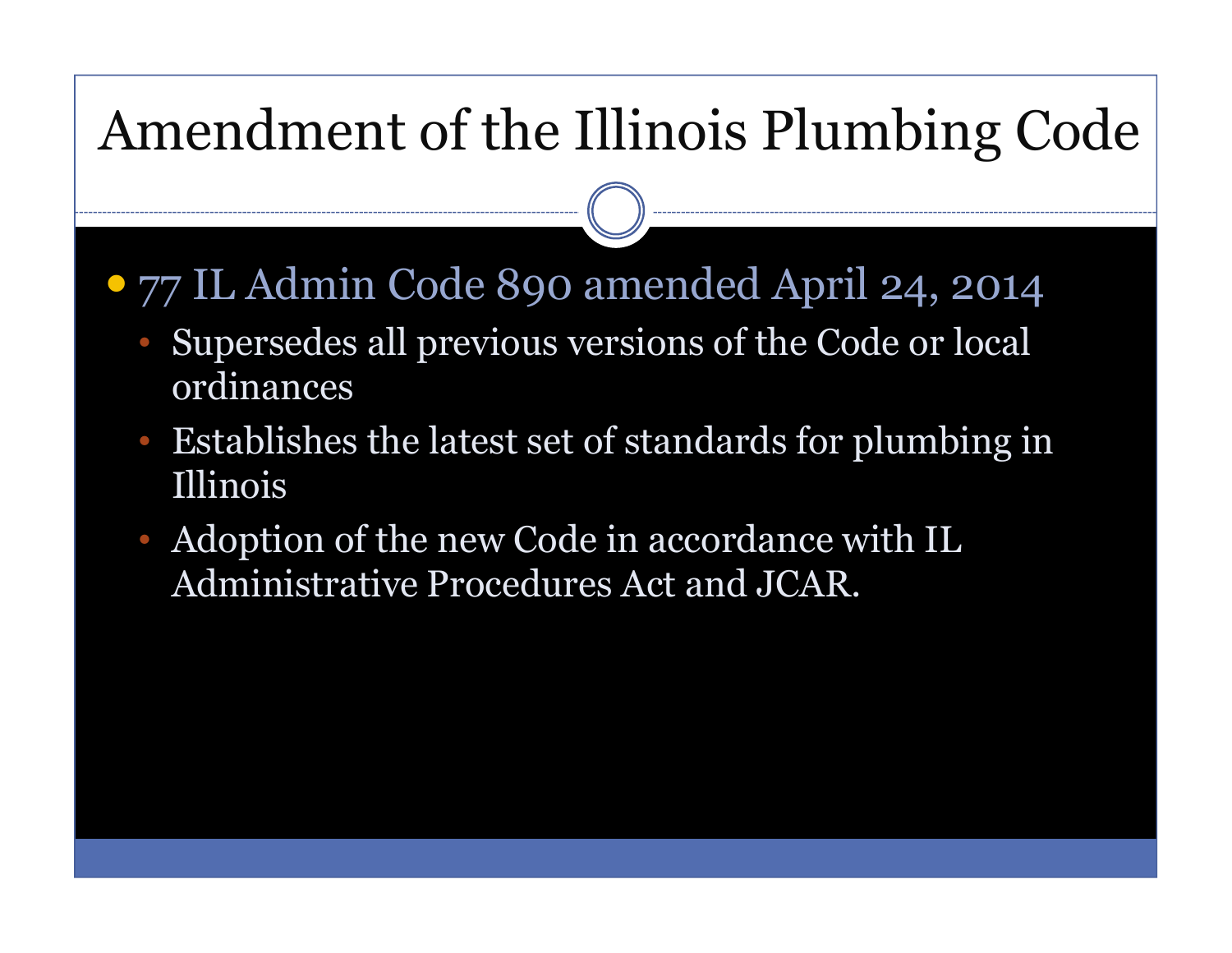## Legal Review

### 225 ILCS 320 Plumbing Licensing Law

- Section 42. Home rule. Pursuant to paragraph (h) of Section 6 of Article VII of the Illinois Constitution of 1970 the power to regulate the licensing of plumbers, to promulgate a minimum plumbing code of standards, and to regulate the registration of irrigation contractors and plumbing contractors shall, except as may otherwise be provided within and pursuant to the provisions of Section 16 and Section 16.1 of this Act, be exercised by the State and may not be exercised by any unit of local government, including home rule units.
	- This provision dates back to the 83<sup>rd</sup> General Assembly (1983-84)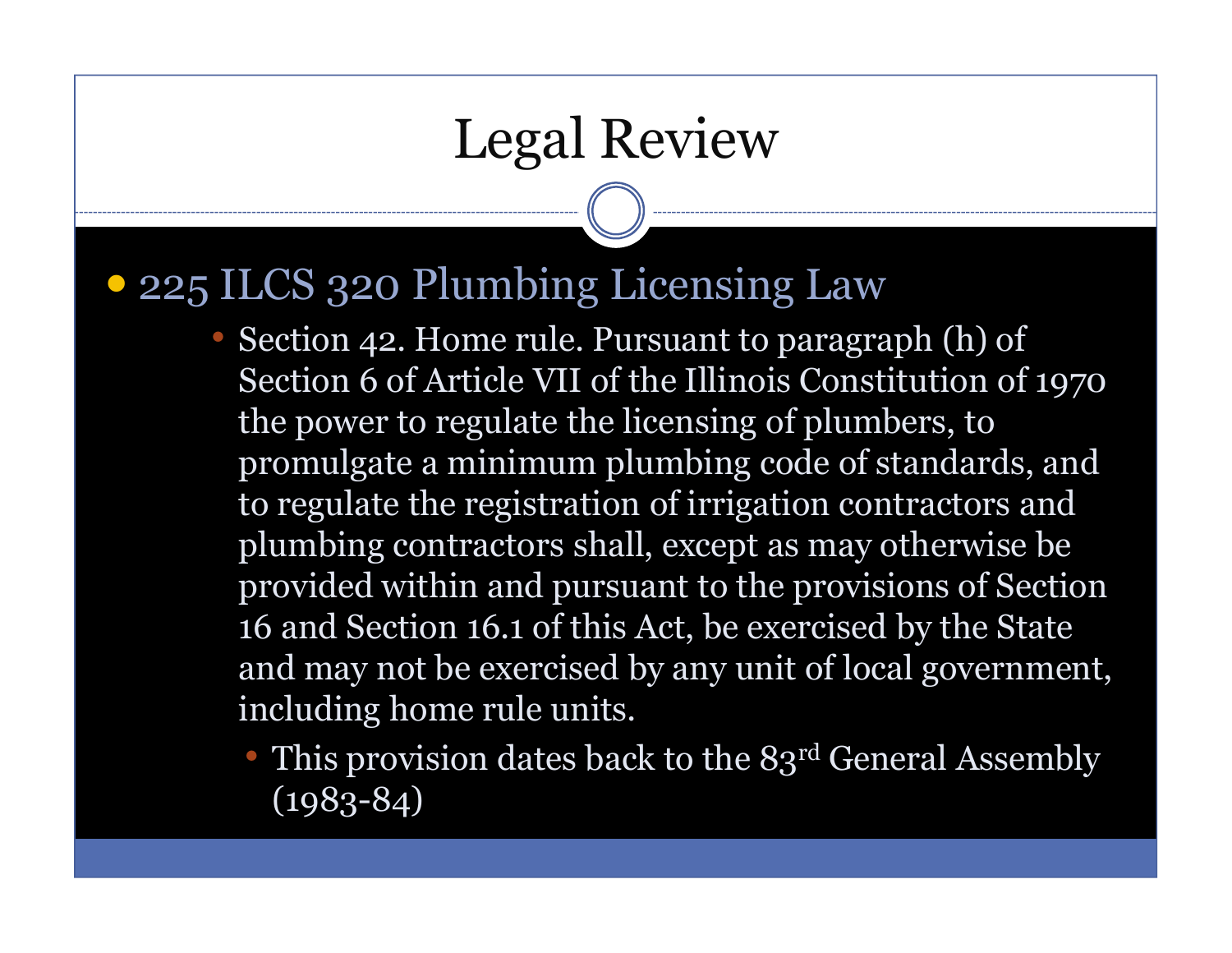## Legal Review

- 225 ILCS 320 Plumbing Licensing Law
	- Section 16. Any city, village or incorporated town, having a population of 500,000 or more may, by an ordinance containing provisions substantially the same as those in this Act…Upon the enactment of such ordinance the provisions of this act shall not apply within any such municipality except as otherwise provided herein.
		- Currently only applies to Chicago
		- Must demonstrate the ordinance is "substantially the same"
		- Counties are not municipalities (See IL Constitution Article VII, Section 1)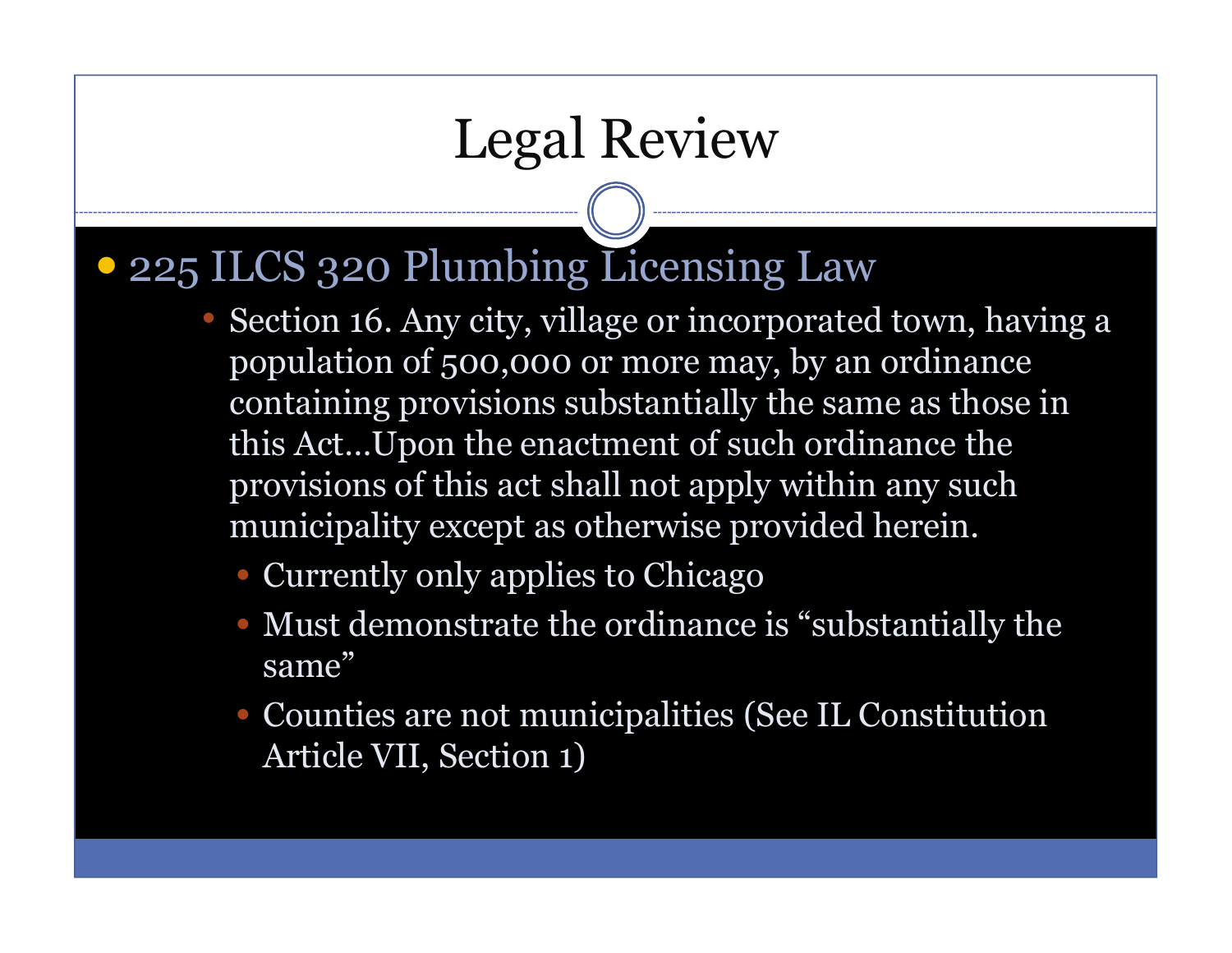### Department Approval of Ordinances

68 Il Admin Code 750 Plumbers Licensing Code

 $\bigcirc$  Section 800 b). If a governmental unit adopts ordinances that are more stringent than the Illinois Plumbing Code, a copy of such ordinance or rule, including all amendments, shall be submitted to the Department for review. If such plan is approved by the Department, the ordinance shall prevail in lieu of the Illinois Plumbing Code. The Department shall issue written approval.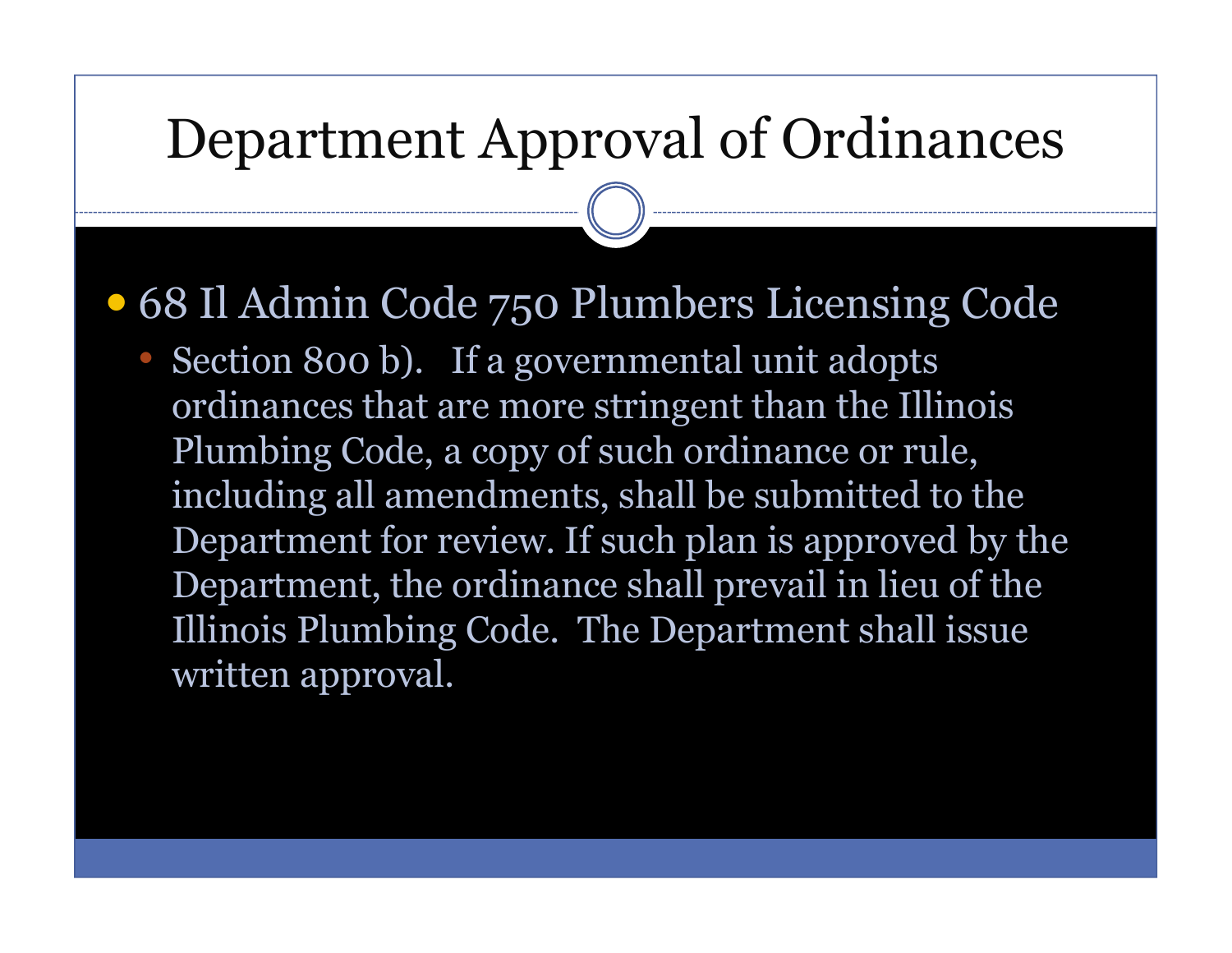## Department Approval of Ordinances

## 68 IL Admin Code 750

 Section 800 d). Governmental Units Establishing •Plumbing Programs. Not less than once every three years, the Department shall evaluate each plumbing programoperated by a governmental unit to determine whether that program is being operated under a rule or ordinance adopted in compliance with this Section.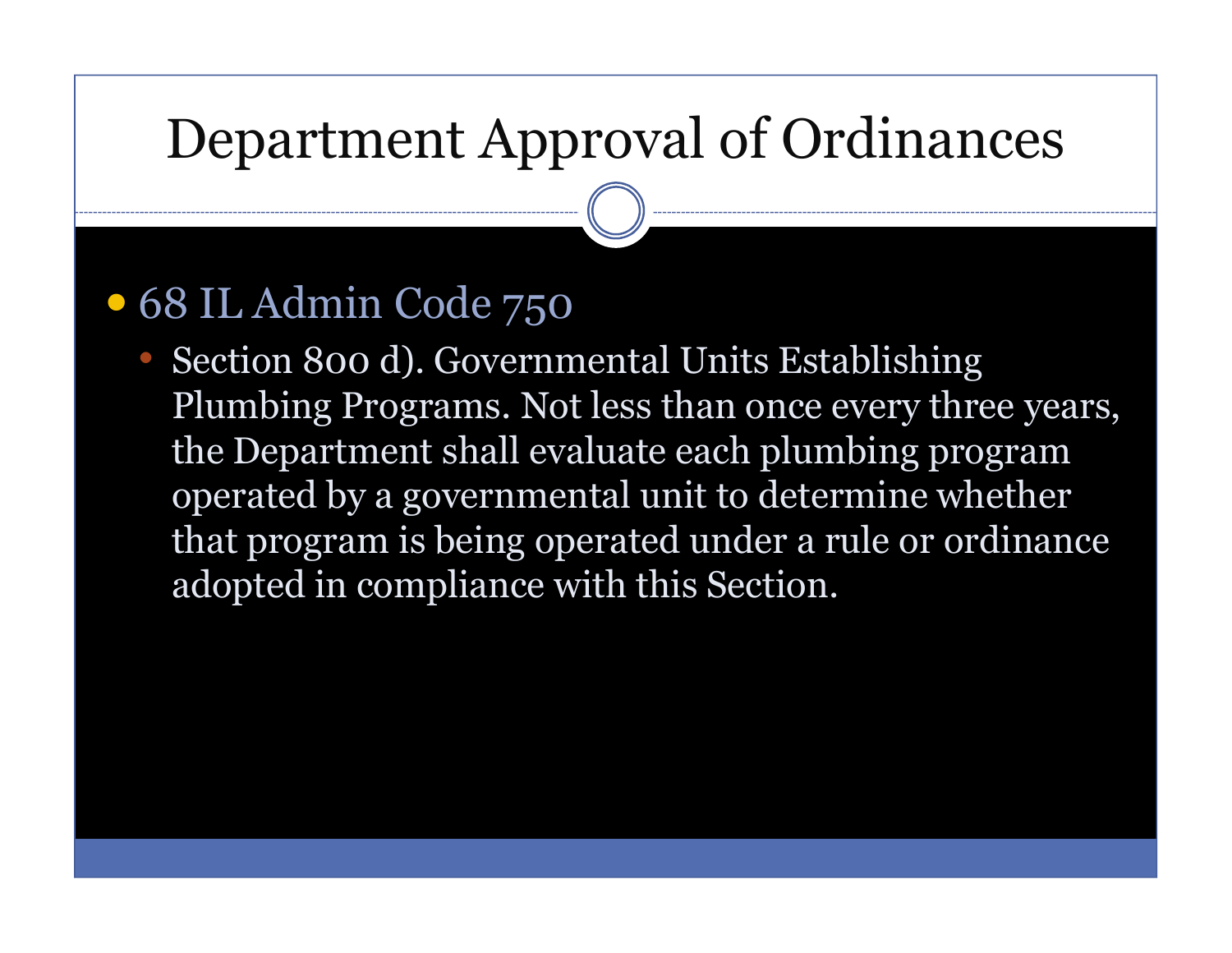# Ordinance Approval Process

• Complete the form and follow instructions provided.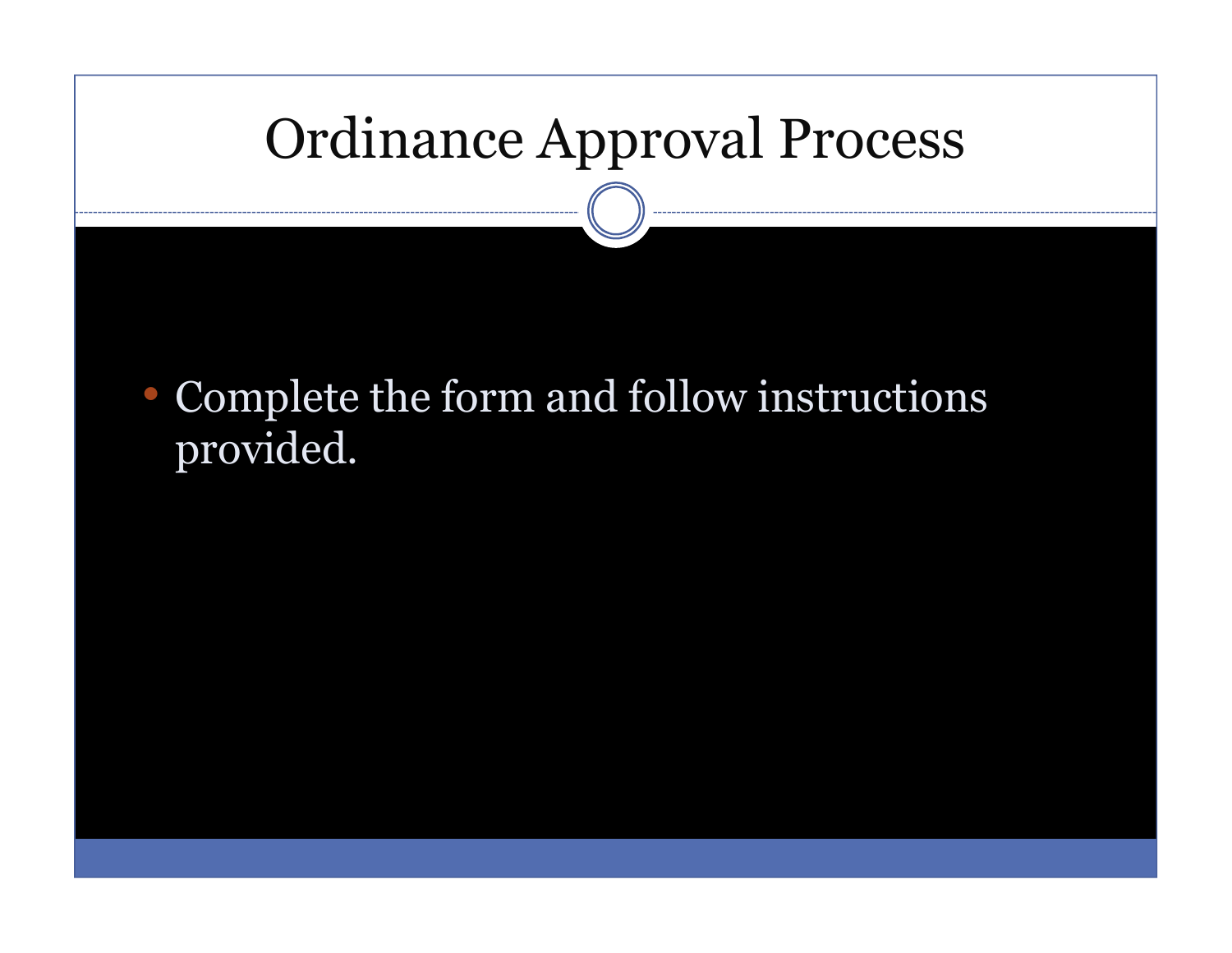### Ordinance Approval Process

Illinois Department of Public Health Draft Ordinance Submittal Form

### Part I

| <b>Organization Name</b> |  |
|--------------------------|--|
| <b>Street address</b>    |  |
| City, State and ZIP      |  |
| Contact person           |  |
| Phone                    |  |
| Email                    |  |

□ N/A- Submitter certifies that 77 IL Admin Code 890 is proposed to be adopted by reference without modification, exception or additions by the submitting unit of local government.

\*\* If marked N/A, do not complete Part II of this form

### Part II

| Proposed Ordinance Language | Purpose | Justification |
|-----------------------------|---------|---------------|
|                             |         |               |
|                             |         |               |
|                             |         |               |
|                             |         |               |
|                             |         |               |
|                             |         |               |
|                             |         |               |
|                             |         |               |
|                             |         |               |
|                             |         |               |
|                             |         |               |
|                             |         |               |

#### Date reviewed:

□ Tentatively approved

D Denied in part (see IDPH response)

Rejected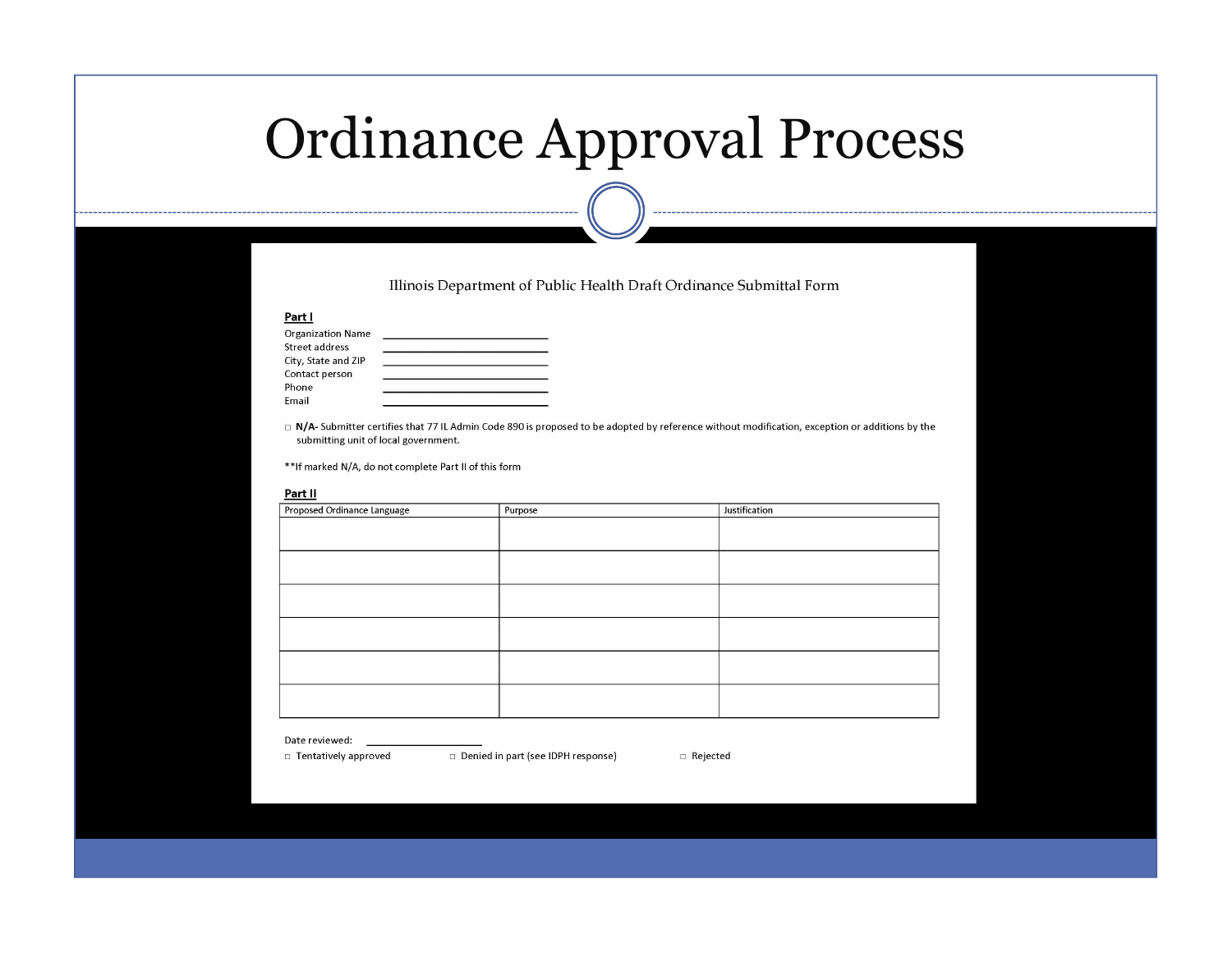## Prohibited Activities

- 225 ILCS 320 Section 42. Preempts home rule and provides that units of local government shall not:
	- License Plumbers
	- •Register Plumbing Contractors
	- •Register Irrigation Contractors
	- $\bullet$ Promulgate a Minimum Plumbing Code of Standards
	- • Require Bonds Directly Relating to the Performance of Plumbing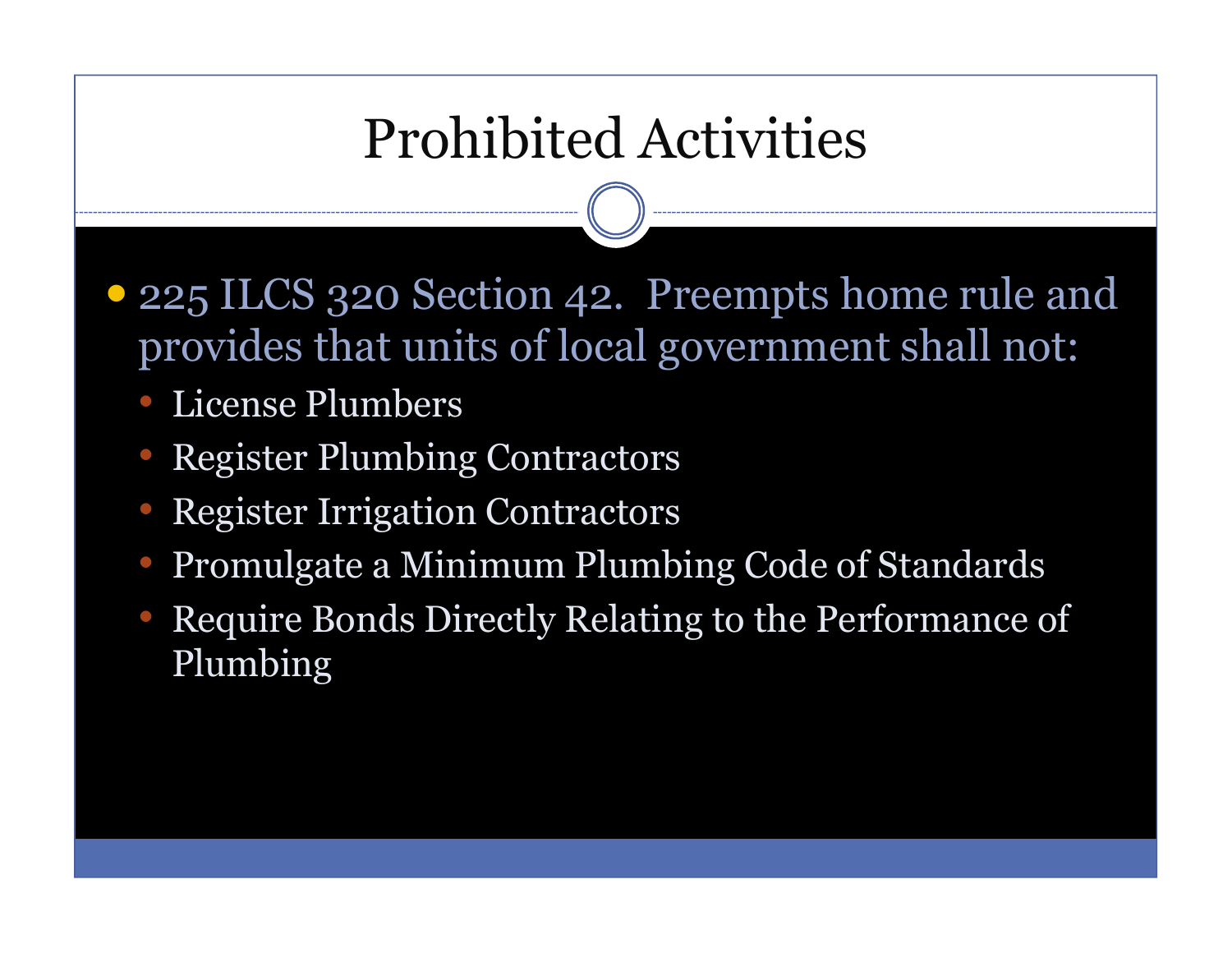# Going Forward

- Provide support to units of local government through IDPH plumbing inspectors, regional supervisors and Central Office staff.
- $\bigcirc$  Encourage expedient submission to IDPH ordinance approval process.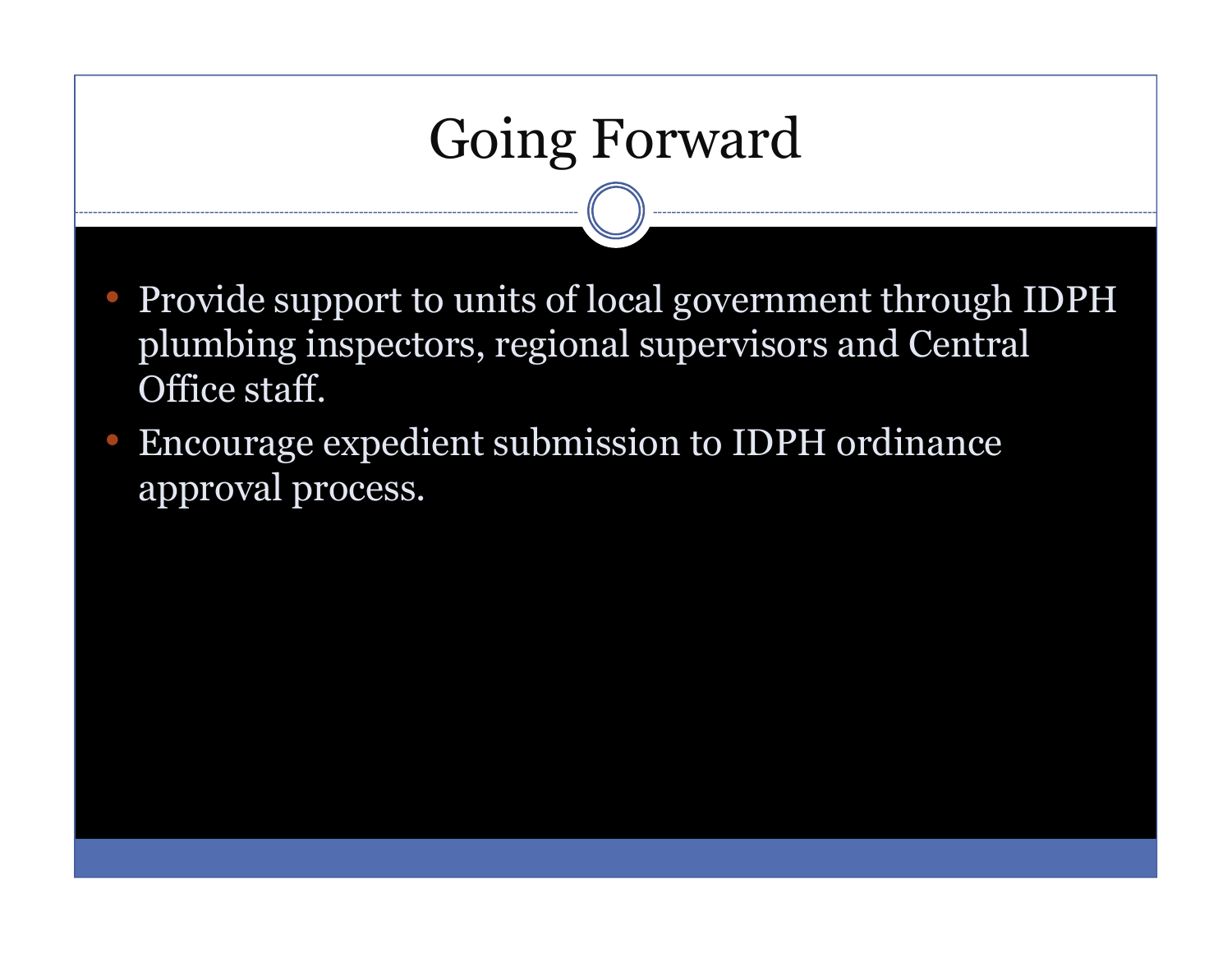## Plumbing Inspector Responsibility

- 68 IAC 750.700 The purpose of this Subpart is to promote effective and uniform enforcement of the Illinois Plumbing Code through State certification of plumbing inspectors.
- The Department of Public Health has been granted authority over certification of plumbing inspectors, and suspension and revocation of certification.
- All governmental units exercising jurisdiction over the construction and inspection of dwellings, pursuant to the Illinois Plumbing Code, may provide for inspection performed by plumbing inspectors certified under this Section.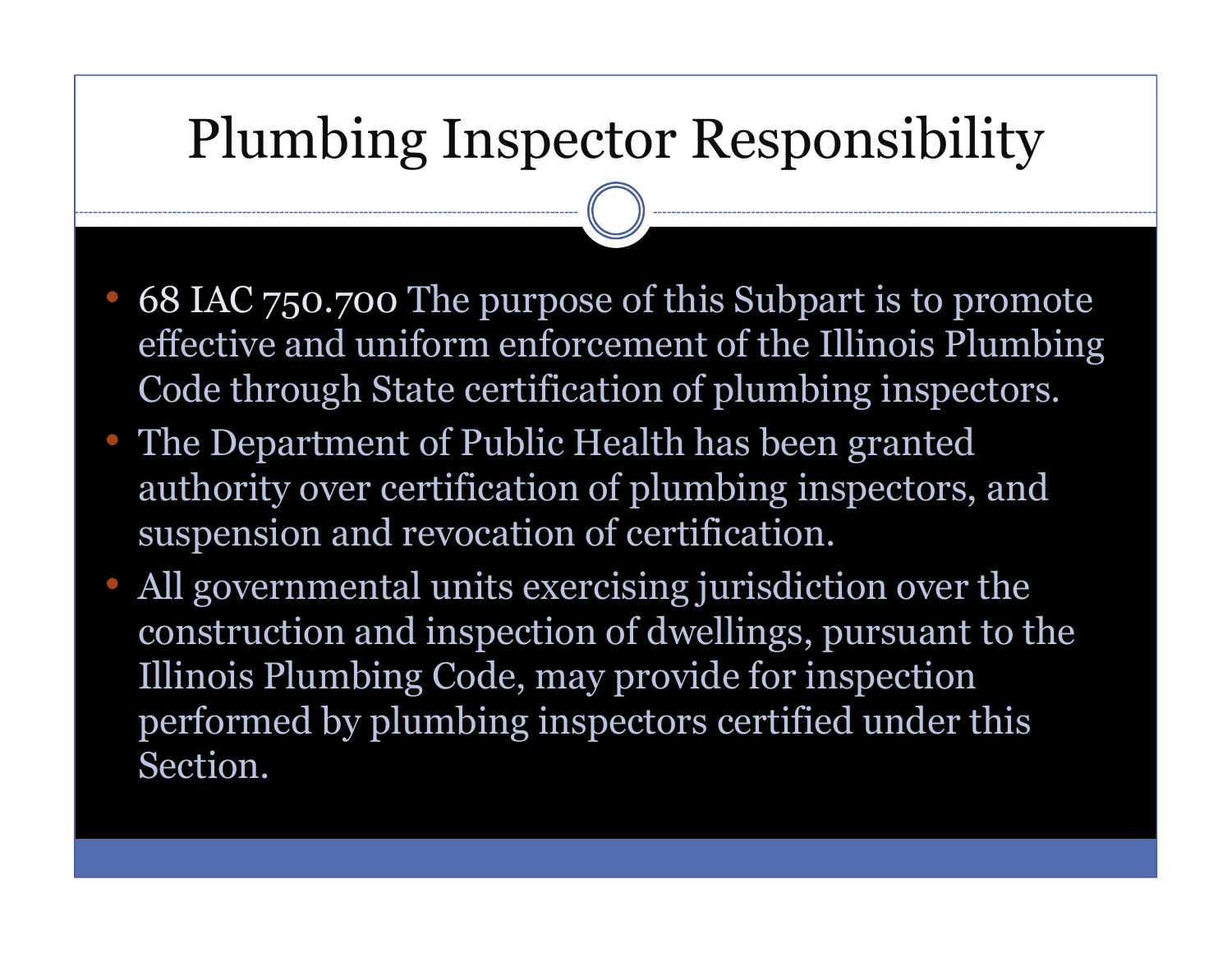# Plumbing Inspector Responsibility

- • 68 IAC 750.730 Responsibilities of Certified Plumbing Inspectors
	- $\bullet$  Any plumbing inspector certified pursuant to this Part may inspect any private or public property for the purpose of investigating conditions relating to the enforcement of the Illinois Plumbing Code and the Illinois Plumbing License Law.
	- $\bigcirc$  Grounds for licensure action against a certified plumbing inspector
		- willfully violating any State law or rule, or any municipal or county<br>ordinance or regulation, relating to uncertified or certified plumbing ordinance or regulation, relating to uncertified or certified plumbing inspections;
		- violating any provision of the Illinois Plumbing License Law, this Part, the Illinois Plumbing Code, or any county or municipal plumbing laws or ordinances;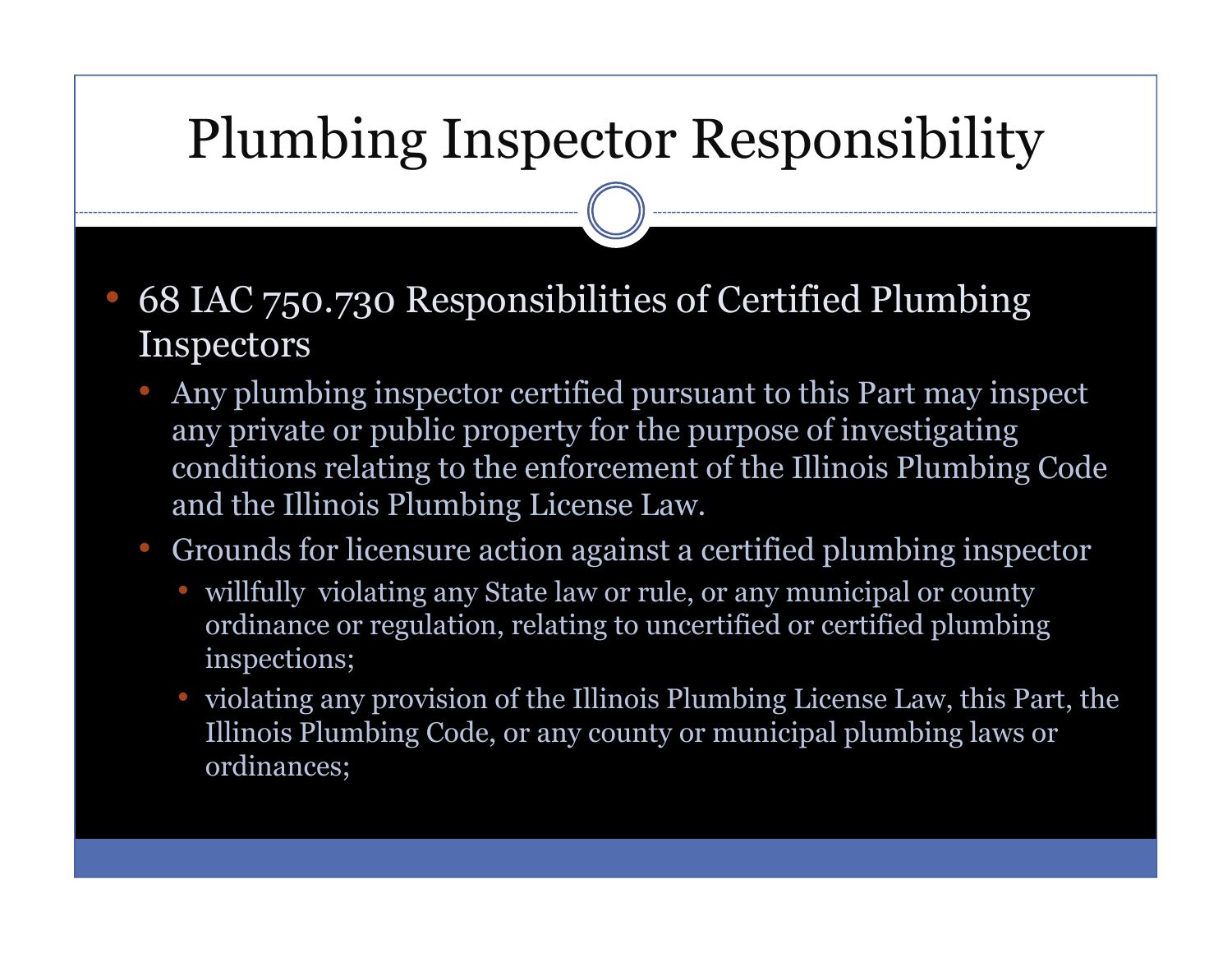### Plumbing Inspection

- 68 IL Admin Code 710 requires plumbing inspectors to be certified by IDPH
- Section 750.710 Certification of Plumbing **Inspectors** 
	- All persons who inspect plumbing in the State shall meet the minimum requirements for certification established in this Part. No person shall inspect plumbing in the State without first obtaining certification from the Department. Licensed plumbers providing plumbing inspection services to a unit of local government authorized under the Plumbing Licensing Law may continue for a period of not more than six months from October 1, 2014 to provide inspection service, after which the certification requirements of this Part shall apply.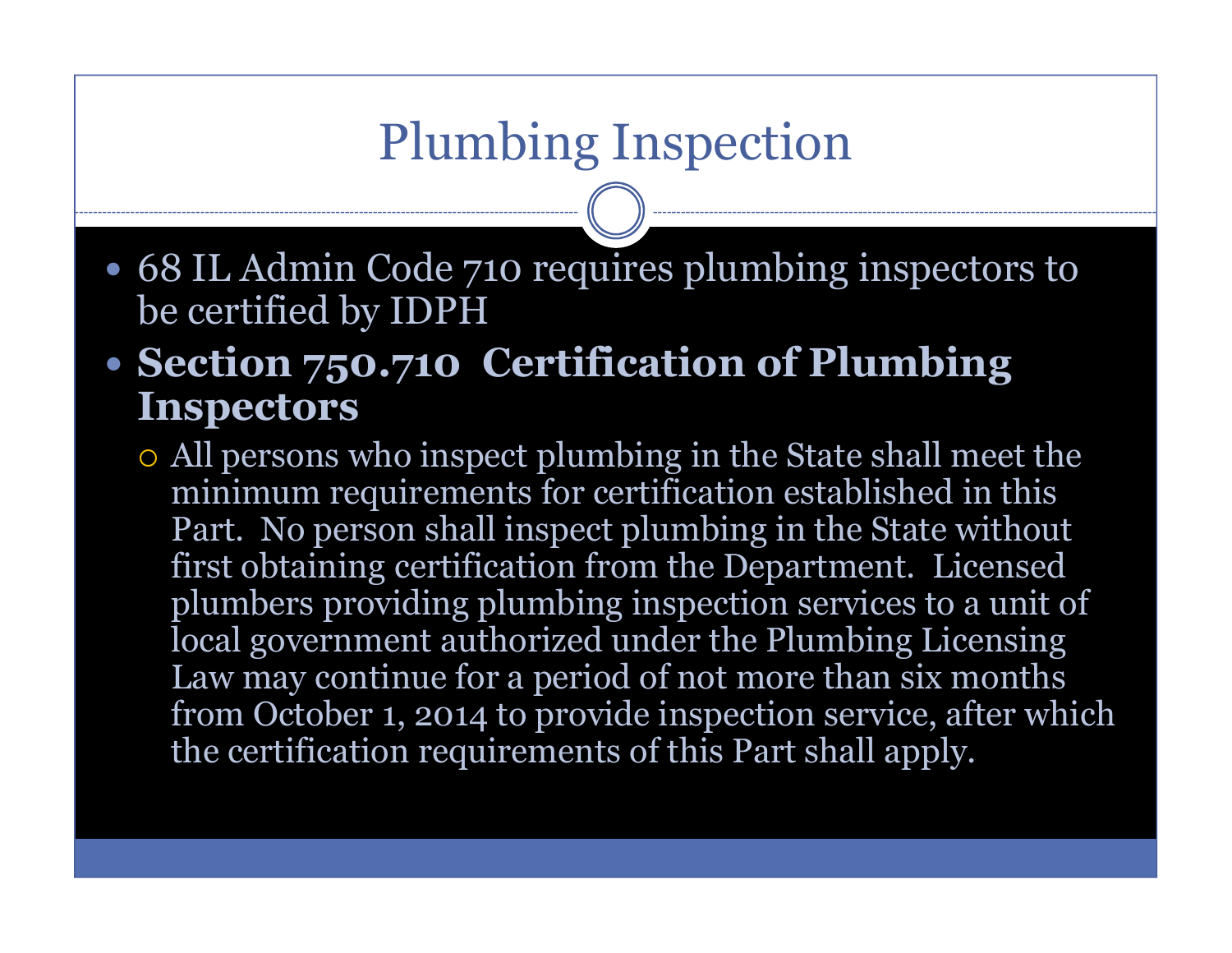## Plumbing Inspector Violations

- • 68 IAC 750.910 The Department may take disciplinary action against a certified plumbing inspector for violations of the Act, this Part or the Illinois Plumbing Code. Pursuant to Section 20 of the Act, such action may include revocation, suspension, or denial of a plumbing license or plumbing inspector's certificate issued by the Department;
	- A violation, for the purposes of this Section, shall be considered to mean a finding of violation of a Section of the Act, or this Part, or the Illinois Plumbing Code